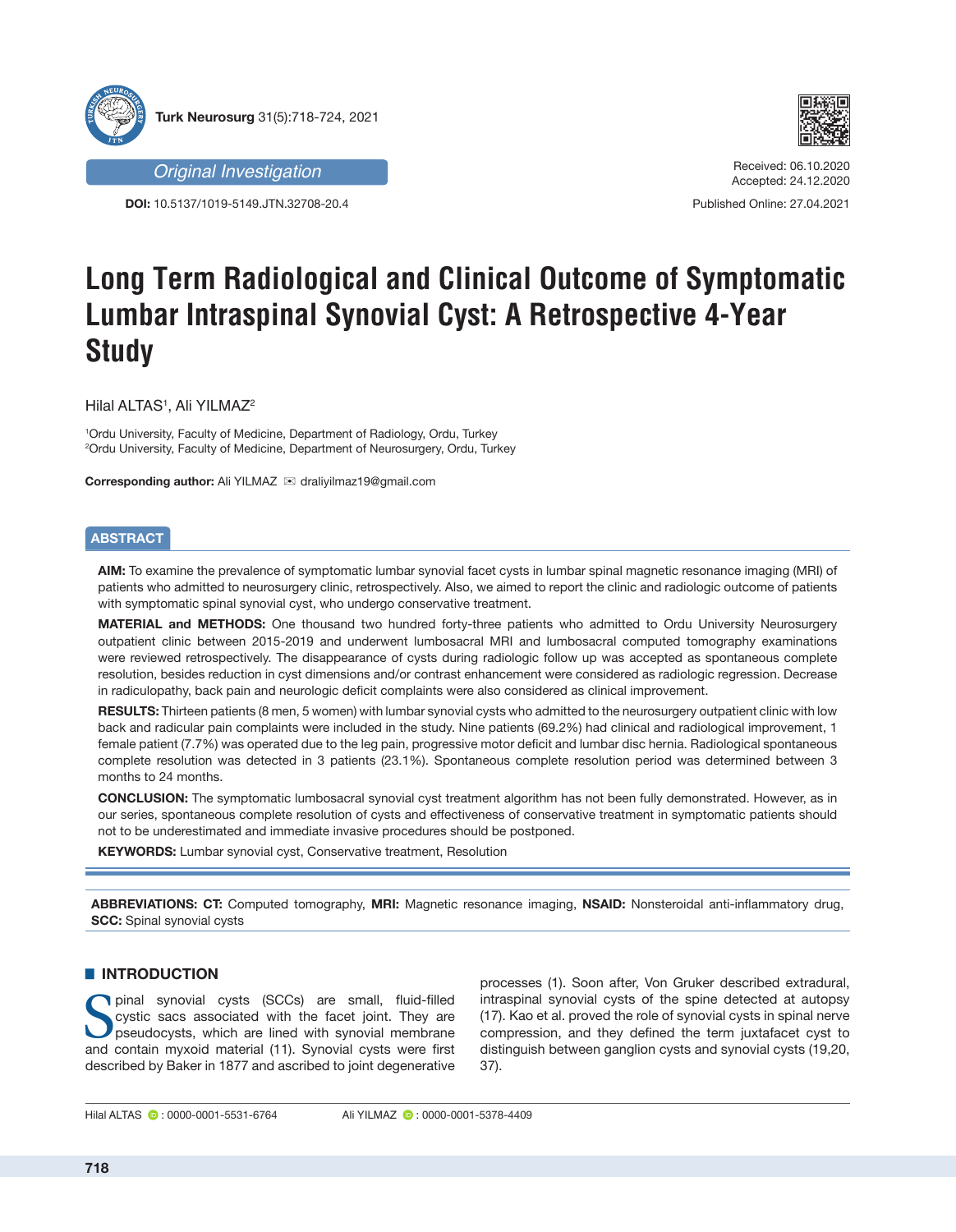The majority of SCCs occur in the lumbar spinal region (85– 94%), especially at the lumbar L4-L5 level. They rarely occur in the cervical and thoracic spinal region. In lumbar crosssectional imaging studies, SSCs were detected in 0.7– 2.0% (18). Lumbar spinal trauma and microimbalances are the main causes of these cysts. Previous research showed that a lack of synovial lumbar stabilization played a role in the development of SCCs (2). A recent study demonstrated that synovial cysts of the cervical and lumbar regions were a more common cause of pain and radiculopathy than previously thought (24).

Magnetic resonance imaging (MRI) is the imaging modality of choice for the diagnosis of synovial cysts. Advances in imaging technologies, especially MRI, have increased the detection of symptomatic and asymptomatic SCCs in routine neuroradiology practice and led to the development of treatment strategies for SCCs. In some cases, conservative treatment, supported by clinical and radiological followup, is considered an option for SCCs. Percutaneous steroid treatment, transforaminal epiduroscopic laser ablation, or surgical resection (e.g., endoscopic resection or total resection by microsurgery) are other alternatives. Current treatment should be planned as cyst resection and decompression of the nerve compression in line with clinical symptoms (2).

In the present study, we aimed to retrospectively examine the prevalence of symptomatic lumbar synovial facet cysts in lumbar spinal magnetic resonance images. Patients' ages and complaints, neurological examination findings, treatment methods, steroid use, preoperative histories, spontaneous complete resolution, and recovery times were examined.

## █ **MATERIAL and METHODS**

This retrospective study comprised 1243 patients who presented to the neurosurgery outpatient clinic of Ordu University between 2015 and 2019 and underwent lumbosacral MRI and lumbosacral computed tomography (CT) examinations. Patients with a history of lumbosacral oncological surgery and those with lumbosacral infections or rheumatological diseases were excluded from the study. Patients with spinal trauma histories were also excluded.

Serological tests and infection markers (sedimentation, C-reactive protein, brucella, etc.) were studied in all patients to exclude active spinal infections and rheumatological diseases. Physical therapy and rehabilitation program application conditions, nonsteroidal anti-inflammatory drug (NSAID) usage, corticosteroid usage, lumbar spinal stenosis, a history of back surgery, recovery of complaints, duration of recovery, spontaneous resolution of cysts, and the duration of complete resolution were evaluated.

The MRI scans were obtained using a 1.5-T unit GE MR360 system (Optima; General Electric Medical Systems, WI, U.S.). The MRI sequences included T2 axial and sagittal planes, T1 axial and sagittal planes, and contrast-enhanced, fat-sat T1 axial and sagittal planes. In MRI, sections 4 mm thick were obtained. The CT scans were performed using a 16-slice multidetector (Alexion; Toshiba Otawara-shi, Tochigi, Japan). Routine axial CT scans were performed at an angle parallel to the vertebral corpus endplate.

Patients who were admitted to our institution with complaints of low back and radicular pain were evaluated by noncontrast lumbar MRI. Subsequently, patients thought to have a synovial cyst underwent contrast-enhanced lumbosacral MRI and lumbosacral CT for the differential diagnosis of malignant pathology. A short-term follow-up (2-mo period) was recommended to the patients. Follow-up data between 2 and 4 years were also evaluated.

The disappearance of cysts during the radiological followup was accepted as spontaneous complete resolution, and a reduction in the cyst's dimensions and/or a decrease in contrast enhancement were considered radiological regression. A decrease in radiculopathy, back pain, and neurologic deficit complaints were also considered as clinical improvement.

# █ **RESULTS**

Thirteen patients (males,  $n = 8$ ; females,  $n = 5$ ) with lumbar synovial cysts who presented to the neurosurgery outpatient clinic with low back and radicular pain complaints were included in the study. The average age was 58.4 y (range: 40–83 y). Lumbar SSCs were most frequently detected at the level of L4-5 (11/84.6%). However, they were also detected at the L3-4 level (1/7.7%) and L5-S1 level (1/7.7%). Lumbar spondylolisthesis was detected in 7 (53.8%) patients (Figure 1A, B). Radiculopathy was detected in 10 (76.9%) patients. Three (23.1%) of the 13 patients had low back pain. Seven (53.8%) of the 13 patients had lumbar spinal canal stenosis. Three (23.1%) patients had motor deficiency, and 7 (53.8%) patients had sensory deficiency. The time between the occurrence of the patients' complaints and the presentation of the patients to the clinic varied from 2 wk to 2 mo.

In all cases, the patients were first treated with conservative (rest) treatment and NSAIDs. Two (15.4%) of the 13 patients who had severe back pain took part in a physical therapy and rehabilitation program. One (7.7%) of the 13 patients who was followed up had a history of lumbar surgery.

On noncontrast MRI, SSCs were detected as cystic lesions associated with the facet joint in all 13 patients. The SCCs appeared as isointense on T1W images and hyperintense on T2W images. Contrast-enhanced MRI examinations showed mild-to-moderate contrast enhancement in the cystic wall, without any soft or bone tissue involvement. In the radiological follow-up, the size of the cyst and/or contrast enhancement decreased in 9 (69.2%) patients. Parallel to the radiological improvement, a clinical improvement was observed in these nine patients. One female (7.7%) patient underwent surgery, as the conservative treatment provided no benefit (Table I). This patient had leg pain, progressive motor deficits, and a lumbar disc hernia. In this patient, microdiscectomy and synovial cyst excision were performed (Figure 2A-F).

At the radiological follow-up, complete resolution was detected in 3 (23.1%) patients (Figure 3A-F). The time to spontaneous complete resolution varied from 3 to 24 mo (Table II).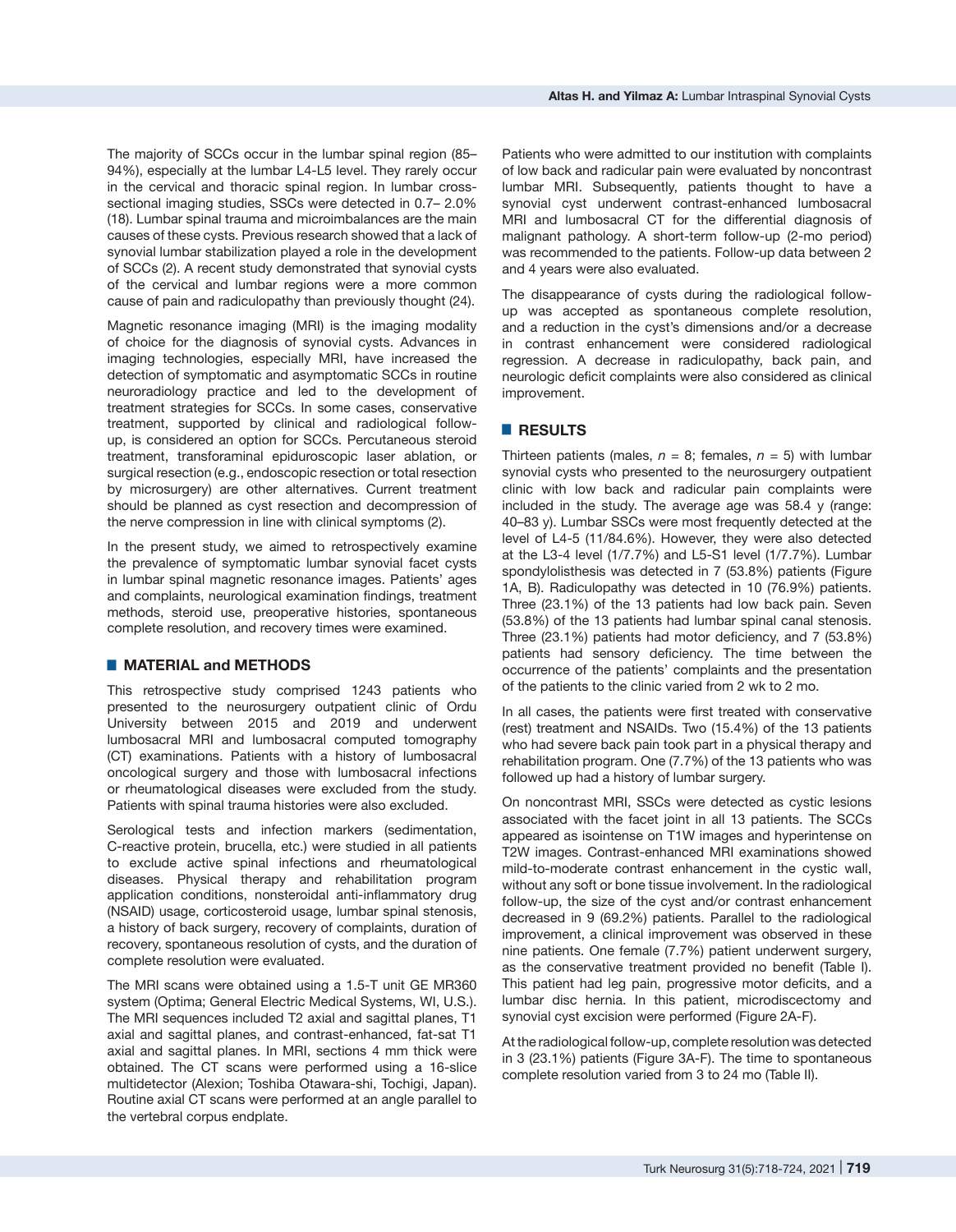

Figure 1: A) L 4-5 spondylolisthesis and spinal synovial cyst on sagittal T2 weighted lumbar spinal magnetic resonance imaging (MRI). **B)** L5-S1 spinal synovial cyst on sagittal T2 weighted lumbar spinal MRI.

**Table I: Patient Demographics** 

| <b>Patient Characteristic</b>                                | Value                                  |
|--------------------------------------------------------------|----------------------------------------|
| Gender (M/F)                                                 | 8/5                                    |
| Mean age (years) $(\pm$ SD)                                  | 58.4                                   |
| Level of cyst $(n/N \leq 1)$<br>$L3-4$<br>$L4-5$<br>$L5-S1$  | 1/13(7.7)<br>11/13 (84.6)<br>1/13(7.7) |
| Clinical symptoms n/N [%])<br>Radicular pain<br>Low backpain | 10/13 (76.9)<br>3/13(23.1)             |
| Lumbar canal stenosis                                        | 7/13 (53.8)                            |
| Lumbar listhesis                                             | 7/13 (53.8)                            |
| Motor deficit                                                | 3/13(23.1)                             |
| Sensory deficit                                              | 7/13 (53.8)                            |
| Conservative treatment(rest)                                 | 13/13 (100)                            |
| Surgical treatment (Female)                                  | 1/13(7.7)                              |
| Physical therapy and rehabilitation therapy                  | 2/13 (15.45)                           |
| Conservative treatment -NSAID therapy                        | 13/13 (100)                            |
| Operation history                                            | 1/13(7.7)                              |
| Radiologic regression and clinic recovery                    | 9/13(69.2)                             |
| Spontaneous complete resolution                              | 3/13(23.1)                             |
| Spontaneous complete resolution duration                     | 3-24 month                             |

#### █ **DISCUSSION**

SSCs are synovium-coated cysts containing clear or xanthochromic fluid and connected to the facet joint capsule. The prevalence of SSCs is not known, although in one study they were detected in 2.3% of patients with low back pain and radicular pain (24). In SCCs, epidural enlargement of the cysts toward the spinal canal and neural foramen can cause compression of neural structures and lead to radicular pain and neurological deficits.



**Figure 2:** Sagittal and axial T2 weighted lumbar spinal magnetic resonance images of a 58-year-old female patient with right sided L4-5 spinal synovial cyst, admitted with back and right leg pain, hypoesthesia and 2/5 motor deficit at the right side. **A, B)** At the time of hospital admission. **C, D)** At 2<sup>nd</sup> month control (radiologic regression of cyst dimension on axial image). **E, F)** At 18th month control (radiological spontaneous complete resolution of cyst both on axial and sagittal images).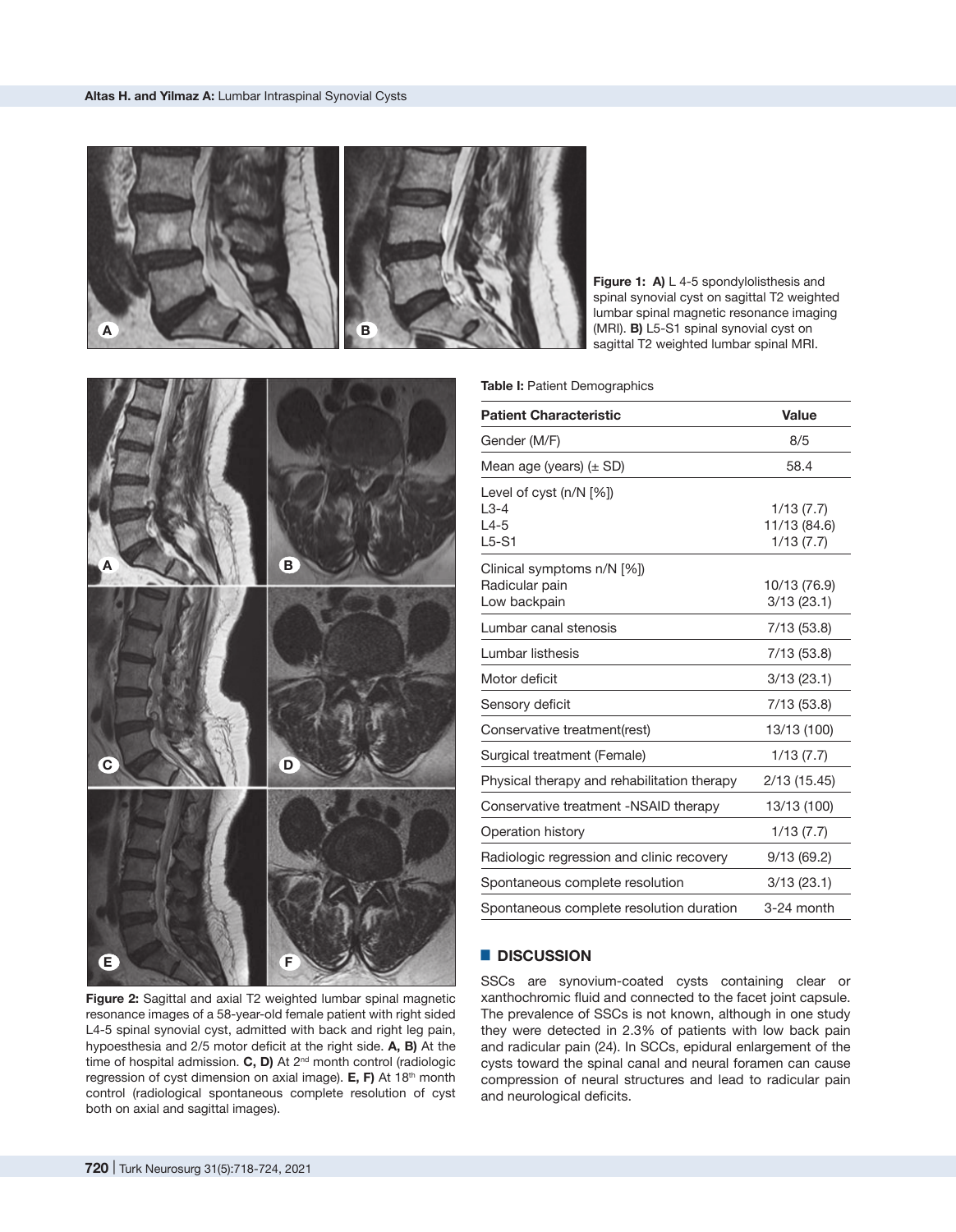| <b>Patient No</b> | Age | <b>Sex</b> | <b>Motor Deficit</b>     |                              | <b>Sensory Deficit</b>   | <b>VAS Score (1-10)</b> |                           |
|-------------------|-----|------------|--------------------------|------------------------------|--------------------------|-------------------------|---------------------------|
|                   |     |            | Pre                      | <b>Post</b>                  | Level*                   | Pre                     | Post                      |
|                   | 54  | M          | $\overline{\phantom{a}}$ | $\overline{\phantom{a}}$     | $L4-L5$ / Left           | 5                       |                           |
| $\overline{c}$    | 83  | F          | 4/5                      | 5/5                          | L4-L5 / Right            | 6                       | 2                         |
| 3                 | 64  | M          | $\qquad \qquad -$        | $\overline{\phantom{a}}$     | L4-L5 / Right            | 8                       | 4                         |
| 4                 | 57  | M          | -                        | $\qquad \qquad \blacksquare$ |                          | 7                       | 3                         |
| 5                 | 60  | M          | 4/5                      | 5/5                          | $\overline{\phantom{a}}$ | 5                       | $\overline{4}$            |
| 6                 | 53  | F          | $\overline{\phantom{0}}$ | $\overline{\phantom{a}}$     |                          | 6                       | $\ensuremath{\mathsf{3}}$ |
| 7                 | 40  | F          | $\overline{\phantom{0}}$ | $\qquad \qquad \blacksquare$ |                          | 6                       | 4                         |
| 8                 | 54  | M          | $\overline{\phantom{0}}$ | $\overline{\phantom{0}}$     | $L4-L5$ / Left           | 7                       | 3                         |
| 9                 | 58  | F          | 2/5                      | 4/5                          | L4-L5 / Right            | 8                       | 2                         |
| 10                | 47  | F          | -                        | $\overline{\phantom{0}}$     | L4-L5 / Right            | 5                       | 3                         |
| 11                | 62  | M          | -                        | $\overline{\phantom{a}}$     |                          | 4                       | 2                         |
| 12                | 56  | M          | -                        | $\overline{\phantom{a}}$     | $\overline{\phantom{a}}$ | 6                       | 3                         |
| 13                | 71  | F          |                          | $\overline{\phantom{0}}$     | $L4-L5$ / Left           | 5                       | 3                         |

**Table II:** Motor Deficit, Sensor Deficit and VAS Scores of the Patient Pre and Post Treatment

*\*All patients have hypoesthesia.*



**Figure 3:** Sagittal and axial T2 weighted lumbar spinal magnetic resonance images of a 54-year-old male patient with left sided L5-S1 spinal synovial cyst, admitted with back and left leg pain, hypoesthesia at the left side, without motor deficit. **A, B)** At the time of hospital admission. C, D) At 2<sup>nd</sup> month control (radiologic regression of cyst dimension both on axial and sagittal images). E, F) At 6<sup>th</sup> month control (radiological spontaneous complete resolution of cyst both on axial and sagittal images).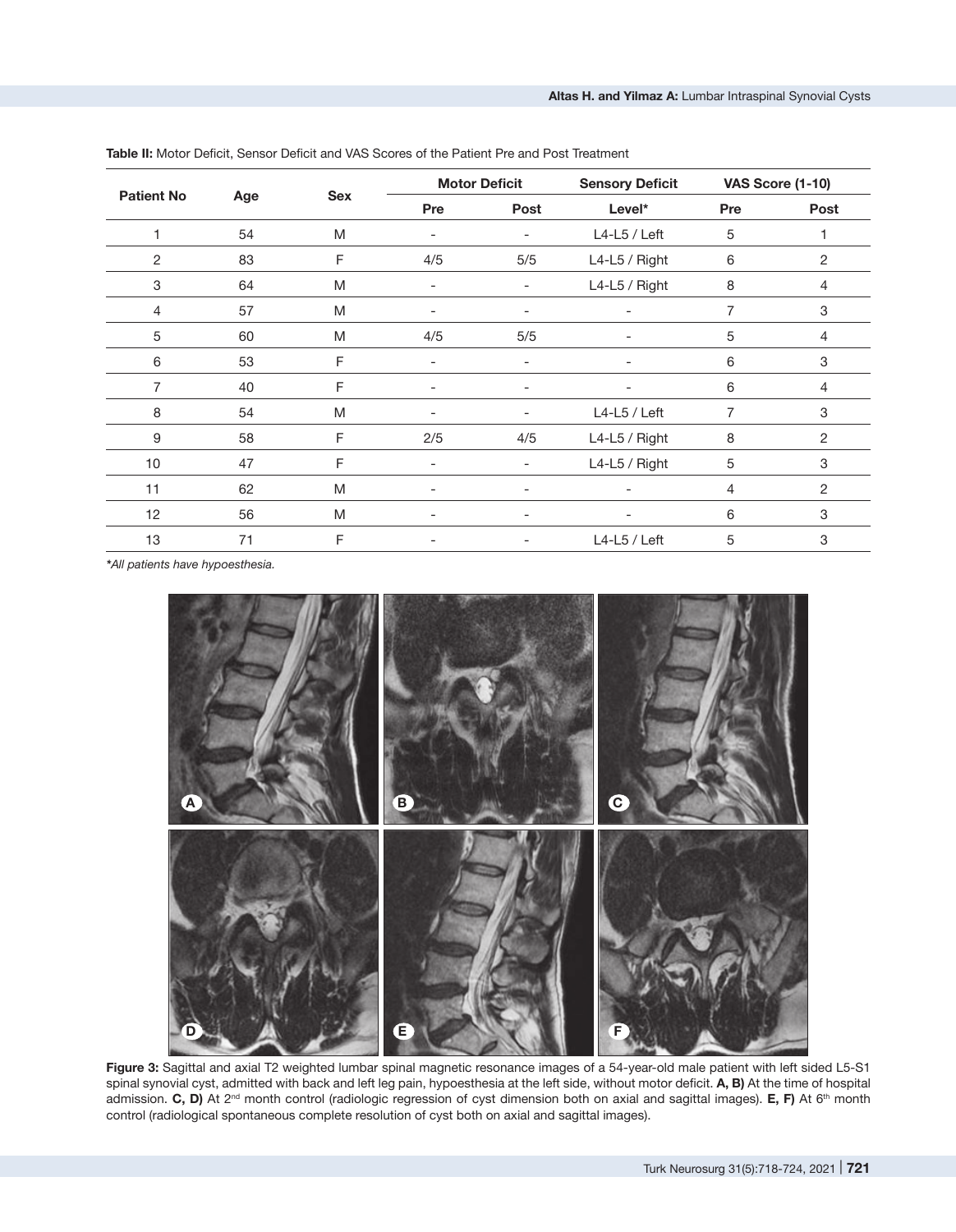Some studies reported that synovial cysts were relatively common in female patients (11-16). In our study, SSCs were more common in male (61%) patients, similar to the findings of other studies (4,24). In terms of patient age, many previous studies reported that most SSC patients were in their sixth or seventh decade (24,31,34). In parallel with the literature, most of the patients in our study (46.2%) were in their sixth decade, and the mean age was 58.4 y. Most synovial cysts in the lumbar spine appear at the L4–L5 level because of the maximum mobility of this point and increased degenerative spondylosis induced by mobility (21,31). In our study, in accordance with the literature, most of the SSCs (84.6%) were at the L4-5 level. Considering the literature on the association of lumbar spondylosis and listhesis (6,7,24,28,30), in our study, both spondylolisthesis and an accompanying narrow canal (53.8%) were observed at the L4-5 level in more than half the cases.

Mansilla et al. reported that patients' complaints varied, depending on the location and size of the SSC (25). In their study, the most common finding was low back pain (100%), followed by radiculopathy (77%) and motor and/or sensory impairment (15%). Conversely, in our study, radiculopathy (76.9%) was the most common complaint, and lumbar back pain was less common. This can be explained by the relatively late admission times of the patients to our clinic, given the onset of symptoms. In our study, 23.1% of patients had motor deficits, and more than half the patients (53.8%) had sensory deficits.

Recently, advances in imaging techniques, especially CT and MRI, have led to increased detection and reporting of SCCs. MRI provides more information than CT about soft tissue and connective tissue, with sensitivity up to 95% (Figure 4A-F). In addition, the multiplane and high-resolution features of MRI allow documentation of different configurations, threedimensional appearance of facet joints, their connection with synovia, and the nature of cysts (14,28,38). Technological developments and preoperative three-dimensional planning mean that various treatment options, such as percutaneous steroid injections, endoscopic resection, and surgical treatment, are now possible. However, a conservative approach is still the first-line treatment option. Conservative treatment methods for SCCs include bed rest and analgesics. According to the literature, a conservative treatment approach is recommended for patients with low back pain and no motor deficits. In our study, bed rest was recommended to all our patients, and NSAIDs were prescribed. Two (15.4%) patients took part in a physical therapy and rehabilitation treatment program, in both cases at the request of the patients themselves. In our study, conservative treatment with bed rest and NSAIDs were highly effective (92.3%) for the treatment of symptomatic SSCs. This finding was in accordance with that of many other studies (5,9,26,27,29,33).



**Figure 4:** Sagittal and axial T2 weighted lumbar spinal magnetic resonance images of a 71-year-old male patient with left sided L4-5 spinal synovial cyst, admitted with back and left leg pain, hypoesthesia at the left side, without motor deficit. **A, B)** At the time of hospital admission. **C, D)** At 10th month control (radiological spontaneous complete resolution of cyst both on axial and sagittal images). **E, F)** At 36th month late period control.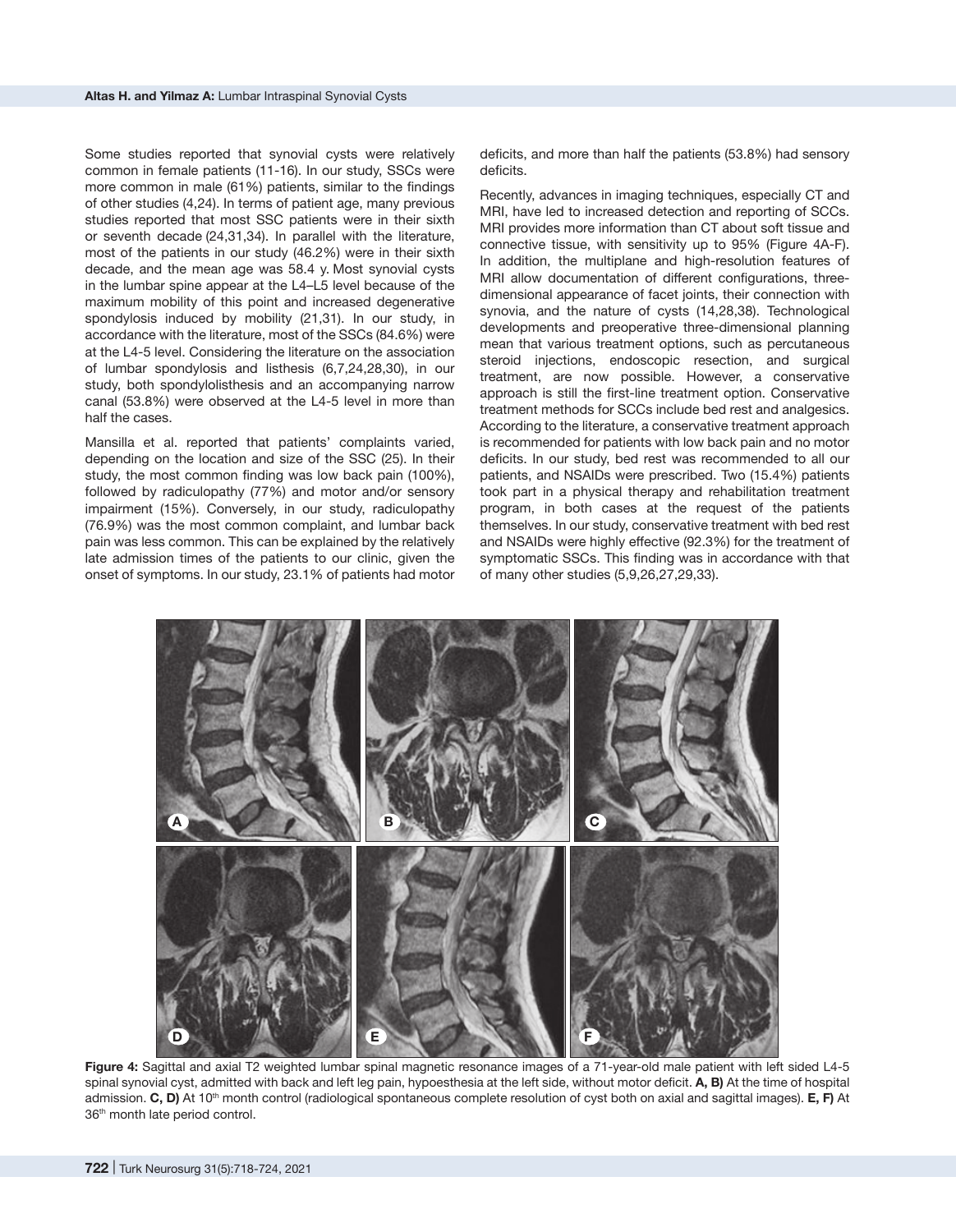During long-term follow-up (2–4 y) of our patients, spontaneous regression, such as a reduction in the cyst's dimension and a decrease in contrast enhancement, was noted on radiological imaging, accompanied by clinical improvements in low back pain and radiculopathy. This finding is important, as it confirms the effectiveness of conservative treatment. However, in the literature, there is no consensus on the role of conservative versus surgical treatment for SCCs. According to some studies, conservative treatment was not effective for SSCs. These studies suggested that only surgical interventions were successful for treating SSC. Some studies recommended surgical treatment for patients with radicular pain and progressive motor deficits (16,36). In a study by Shah et al. that included 10 patients, nine patients with radicular pain whose complaints did not improve following conservative treatment were treated surgically. Therefore, the effectiveness of surgical treatment was emphasized (32-34). According to some studies, percutaneous steroid injections were more successful methods than others (3,10,12). However, many other studies concluded that endoscopic resection was the most successful method (4,8,13,22,31,35). Among these three methods, there are other studies claiming that surgical resection is the most successful one for SSC treatment (2,15,23,31,34). In our study, only one of the 13 patients was managed surgically. This was a female patient with low back pain, intractable radicular pain, and progressive motor neurological deficits. After the surgical treatment, the patient's low back and leg pain improved. There was also some improvement in motor deficits.

In the literature, spontaneous complete resolution of symptomatic lumbosacral SC has been rarely reported. Factors that contribute to spontaneous complete resolution are thought to include extrusion of the cystic content, absorption of the cyst, and changes in local forces that initially lead to synovial walls. Spontaneous complete resolution has been reported more frequently in females than in males. Spontaneous complete resolution of a synovial cyst was also been reported in a long-term clinical follow-up study (33). In our study, the patients were followed for between 2 and 4 y. Spontaneous complete resolution was observed in the radiological follow-up of two male patients and one female patient. In the same patients, improvements in radicular pain and low back pain were detected at the clinical follow-up at 3–24 mo. Motor and sensory deficits were not detected in the clinical follow-up of these three cases (Figure 1A, B).

In our study, conservative treatment, supported by clinical and radiological follow-up, was a highly effective approach to symptomatic SCC patients. Given the possibility of spontaneous complete resolution of cysts during followup, we recommend a conservative approach as first-line treatment for patients with low back pain, radiculopathy, and nonprogressive neurological deficits. Invasive procedures should be reserved for patients with intractable radicular pain and progressive neurological deficits, despite conservative treatment.

## **Limitations**

The small number of patients was a limitation of this retrospective, observational study. As the collected data were

evaluated retrospectively, some patients who had very small synovial cysts might have been missed and not included in the study.

# █ **CONCLUSION**

The symptomatic lumbosacral synovial cyst treatment algorithm has not been fully demonstrated. Invasive or surgical treatment options may be appropriate for patients with intractable radicular pain and progressive neurological deficits who do not respond to conservative treatment. However, as demonstrated in our series, spontaneous complete resolution of cysts and the effectiveness of conservative treatment in symptomatic patients should not be underestimated. Thus, we advocate that immediate invasive procedures should be postponed.

### █ **REFERENCES**

- 1. Baker WM: On the formation of synovial cysts in the leg in connection with disease of the knee-joint. 1877. Clin Orthop Relat Res (299):2‐10, 1994
- 2. Bruder M, Cattani A, Gessler F, Droste C, Setzer M, Seifert V, Marquardt G: Synovial cysts of the spine: Long-term follow-up after surgical treatment of 141 cases in a single-center series and comprehensive literature review of 2900 degenerative spinal cysts. J Neurosurg Spine 27(3):256‐267, 2017
- 3. Campbell RJ, Mobbs RJ, Rao PJ, Phan K: Interventions for lumbar synovial facet joint cysts: A comparison of percutaneous, surgical decompression and fusion approaches. World Neurosurg 98:492-502, 2017
- 4. Chazen JL, Leeman K, Singh JR, Schweitzer A: Percutaneous CT-guided facet joint synovial cyst rupture: Success with refractory cases and technical considerations. Clin Imaging 49:7-11, 2018
- 5. Delen E, Tutunculer B, Akinci AT, Kunduracilar M: Spontaneous regression of a symptomatic lumbar facet synovial cyst in one month. Sch J App Med Sci 3(3):1587-1589, 2015
- 6. Doyle AJ, Merrilees M: Synovial cysts of the lumbar facet joints in a symptomatic population: Prevalence on magnetic resonance imaging. Spine 29(8):874‐878, 2004
- 7. El Shazly AA, Khattab MF: Surgical excision of a Juxtafacet cyst in the lumbar spine: A report of thirteen cases with longterm follow up. Asian J Neurosurg 6(2):78‐82, 2011
- 8. Eshraghi Y, Desai V, Cajigal CC, Tabbaa K: Outcome of percutaneous lumbar synovial cyst rupture in patients with lumbar radiculopathy. Pain Physician 19(7):1019-1025, 2016
- 9. Ewald C, Kalff R: Resolution of a synovial cyst of the lumbar spine without surgical therapy - a case report. Zentralbl Neurochir 66(3):147‐151, 2005
- 10. Fletcher-Sandersjöö A, Edström E, Kuntze Söderqvist Å, Grane P, Elmi-Terander A: Long-term pain relief following percutaneous steroid treatment of spinal synovial cysts: A population-based cohort study. J Neurointerv Surg 12(9):874- 878, 2020
- 11. [Ganau M, Ennas F, Bellisano G, Ganau L, Ambu R, Faa G,](http://refhub.elsevier.com/S0967-5868(18)31407-3/h0055)  [Maleci A: Synovial cysts of the lumbar spine – pathological](http://refhub.elsevier.com/S0967-5868(18)31407-3/h0055)  [considerations and surgical strategy. Neurol Med Chir](http://refhub.elsevier.com/S0967-5868(18)31407-3/h0055)  [53\(2\):95-102,](http://refhub.elsevier.com/S0967-5868(18)31407-3/h0055) 2013